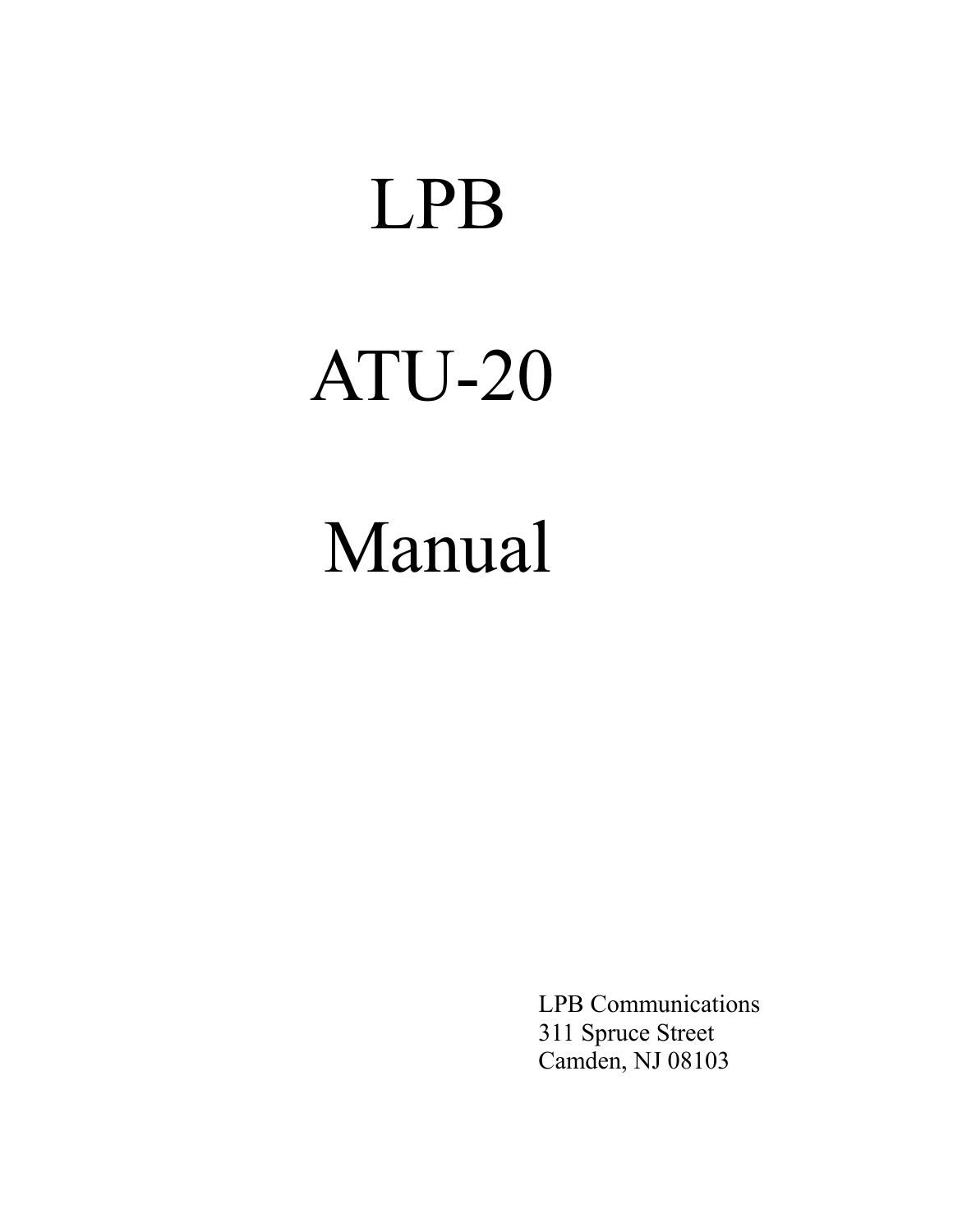#### LPB Communications, Inc.

**ATU-20 Antenna Tuning Unit Introduction**

The ATU-20 Antenna Tuning unit is a matching device with impedance compensation and reactance cancellation capability, along with a high pass filter.

A cascaded impedance correction system uses two high permeability ferrite coils (T2 and T3) to provide three and five impedance taps for a total of 1 5 ranges which are selected through two switches (S5 and S6). Each reactance cancellation is accomplished by selecting combinations of high voltage mica capacitors (C3 through C10) which are switched in series with the RF output by two decade-type switches (S3 and S4). Finally, capacitors (Cl1, Cl2 and Cl3) block the 60 cycle energy from entering the coupler (when used for carrier current applications) and fuses (Fl, F2 and F3) protect the line in case of capacitor failure.

The "Match-Operate" switch (Si) activates the bridge circuitry and, through a transformer (T1) which lowers the bridge driving impedance, dummy loads 90% of the RF input power for protection during setup. The "Forward-Reverse" switch (S2) enables the DC milli-ammeter to look at reflected or forward power through the bridge, so that SWR can be optimized by selecting the proper cancellation components. The calibration pot (R8) enables calculation of actual SWR by setting a forward power reading reference point.

Installation and Operating Instructions

ATU performance and radio reception are highly dependent on proper system design and proper pre-installation tests.

- 1. Connect RF and AC cables as described on the following pages.
- 2. Place S1 in Match position
- 3. Place S2 in Forward (FWD) position. Meter should indicate full scale. If not, adjust R8 to achieve full-scale reading.
- 4. Place S2 in reflect (REF) position.

5. Set S3, S4, S5, and S0 for minimum meter reading. A patient, systematic approach must be taken to test all possible combinations of impedance compensation and capacitance cancellation to achieve the lowest meter reading.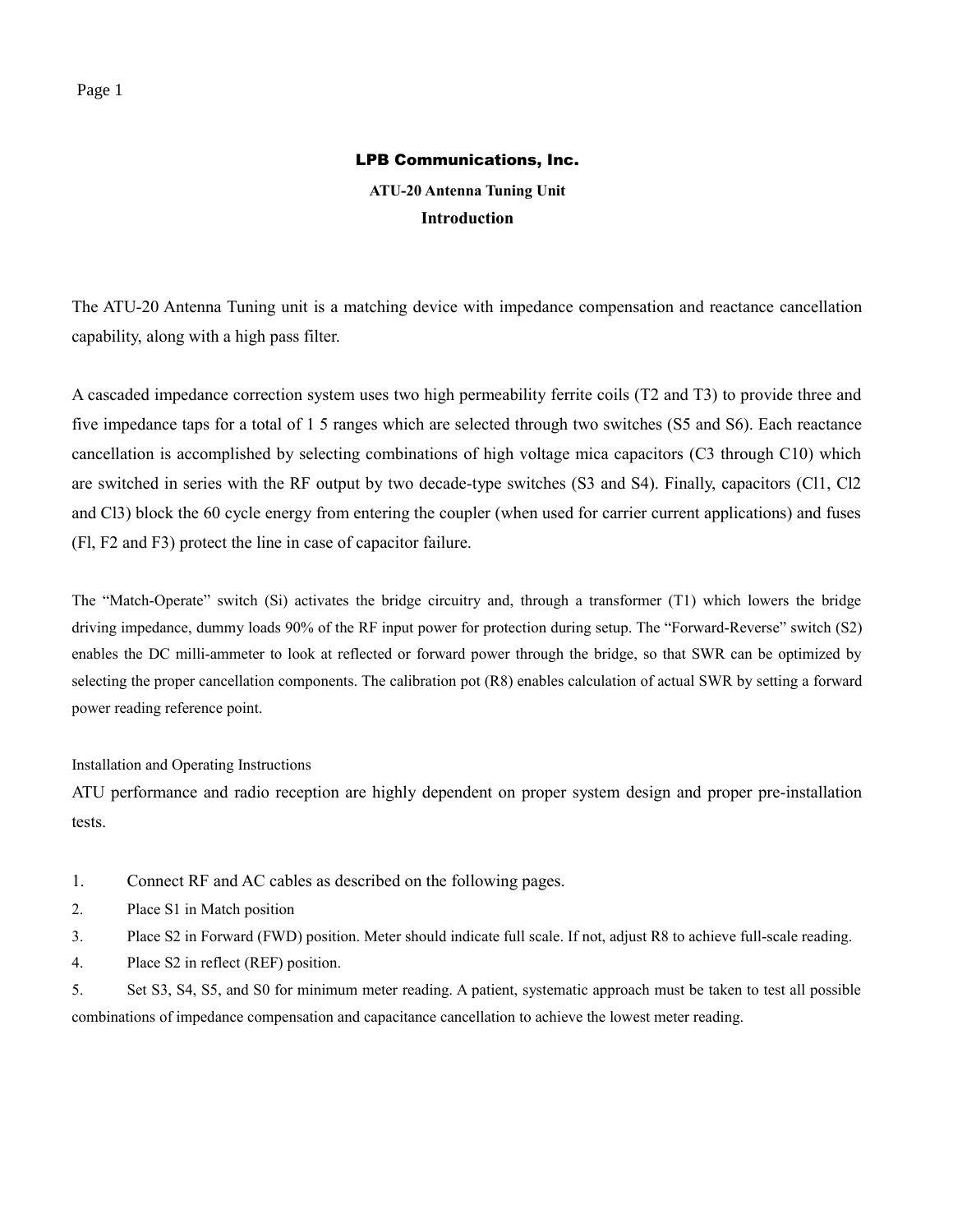LPB Communications, Inc. ATU-20 Antenna Tuning Unit

```
6. Determine the SWR. Set S2 in forward (FWD)
```
Adjust R8 for full scale (1.0)

Set S2 in reflect (REF), note reading and calculate.

 $1.0 + reading$  = SWR 1.0- reading

For example, if reading is 0.2:

 $1.0+0.2$ 1.0-0.2  $=$  1.5, so the SWR is 1.5:1

NOTE: The meter reading in REF must be approx.. 0.3 or lower (2: 1 or better SWR) for proper transmitter operation.

```
7. Set Sl to Operate
```
8. Reduce transmitter RF power to the minimum necessary for desired area coverage.

#### **Broadcasting**

The ATU-20 Antenna Tuning Unit is specifically designed to compensate for the inefficiencies of antennas, and to provide an acceptable transmitter to antenna match. Specifically, the ATU functions to:

- 1. Isolate the transmitter from voltage through the use of high pass capacitors and fuses.
- 2. Compensate for antenna impedance mismatch through the use of multi-tap toroidal transformers.
- 3. Compensate for antenna reactance through the use of a decade system of capacitor combinations.

An internal VSWR metering system indicates when the proper combination of corrective settings has been selected for optimum signal transfer.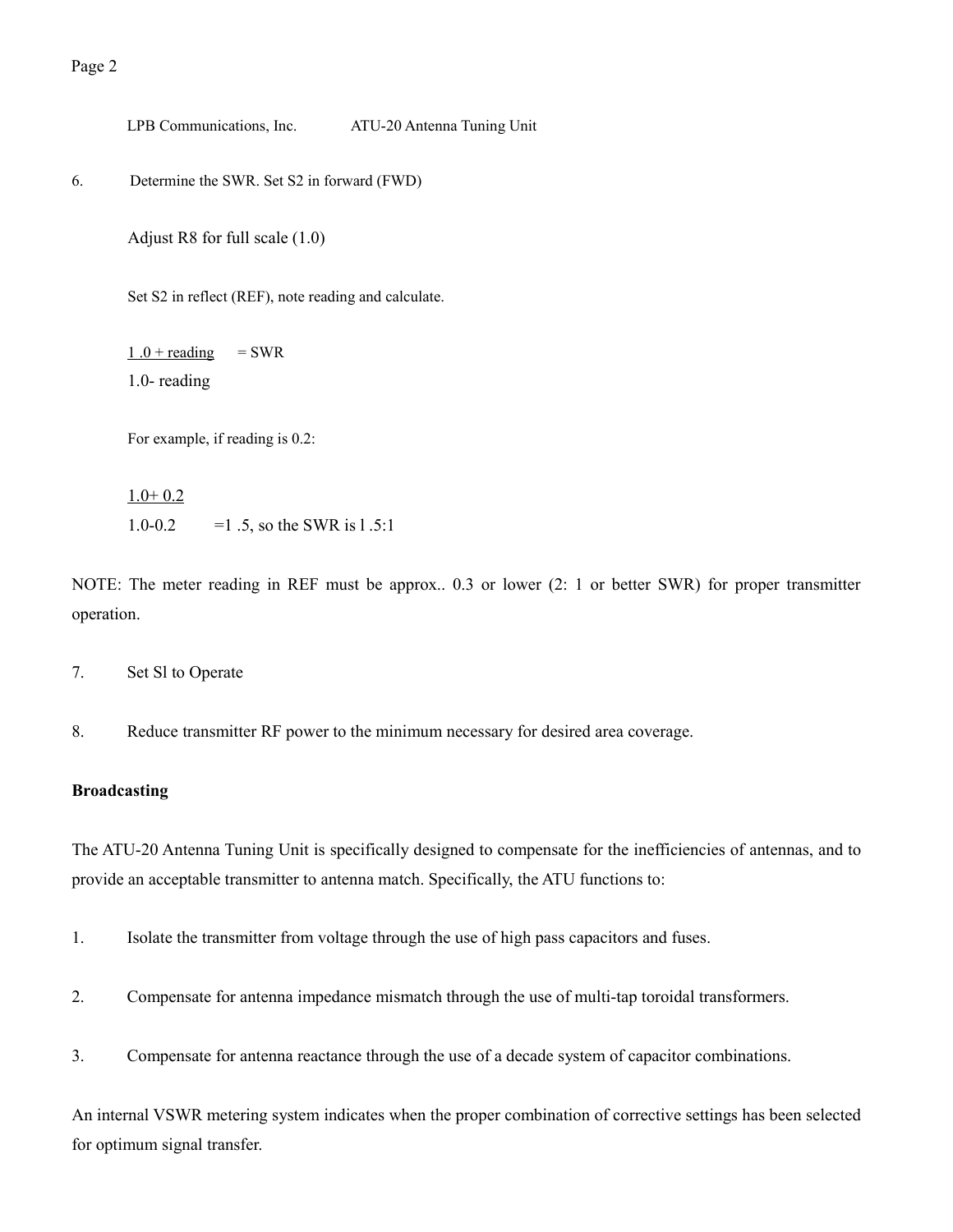LPB Communications, Inc. ATU-20 Antenna Tuning Unit

The ATU-20 is used for antenna applications as a lightning arrestor and to correct impedance mismatches. Most center-loaded antennas have an impedance less than 50 ohms, so the ATU-20 functions perfectly to match the transmitter's 50 ohm output to the antenna's input.

#### Specifications

| Power Input               | 20          |                                                              | Watts    |         | <b>RMS</b> |      |           | maximum  |
|---------------------------|-------------|--------------------------------------------------------------|----------|---------|------------|------|-----------|----------|
| Input Impedence           |             | 50 ohms unbalanced                                           |          |         |            |      |           |          |
| <b>Output Impedance</b>   |             | into 50 ohms in 15 range switch built-in capacitance decades |          |         |            |      |           |          |
| Matching Circuit          |             | Two staged, multifilar wound ferrite transformers            |          |         |            |      |           |          |
| Metering                  | <b>VSWR</b> |                                                              | bridge,  | forward | and        |      | reflected | readings |
| <b>AC Line Connection</b> |             | 500Y                                                         | maximum, | line    | to         | line | and       | ground   |
| <b>Size</b><br>12         |             | $\subset \subset$                                            | Н,       | 11"     | W.         |      | 6.5"      | D        |
| Weight 7.5 lbs            |             |                                                              |          |         |            |      |           |          |

#### WARRANTY

LPB Communications, Inc., warrants this equipment to be free from defects in materials and workmanship for a period of one (1) year after purchase.

This warranty extends to first users of the product and future owners who purchase the product within the warranty period.

The terms of this warranty are null and void if this product is stored or operated in an environment not conducive to electronic equipment, or shows signs of misuse or modifications which affect the proper functioning of the product. This warranty does not apply to damage caused by fire, smoke, flood, lightning, or acts of nature and physical abuse.

LPB Communications, Inc., and its associated companies, authorized distributors, and personnel are not liable for loss of revenues or other damages, or effects to the broadcast signal quality or coverage which may result from the from the improper functioning of this product.

#### Page 3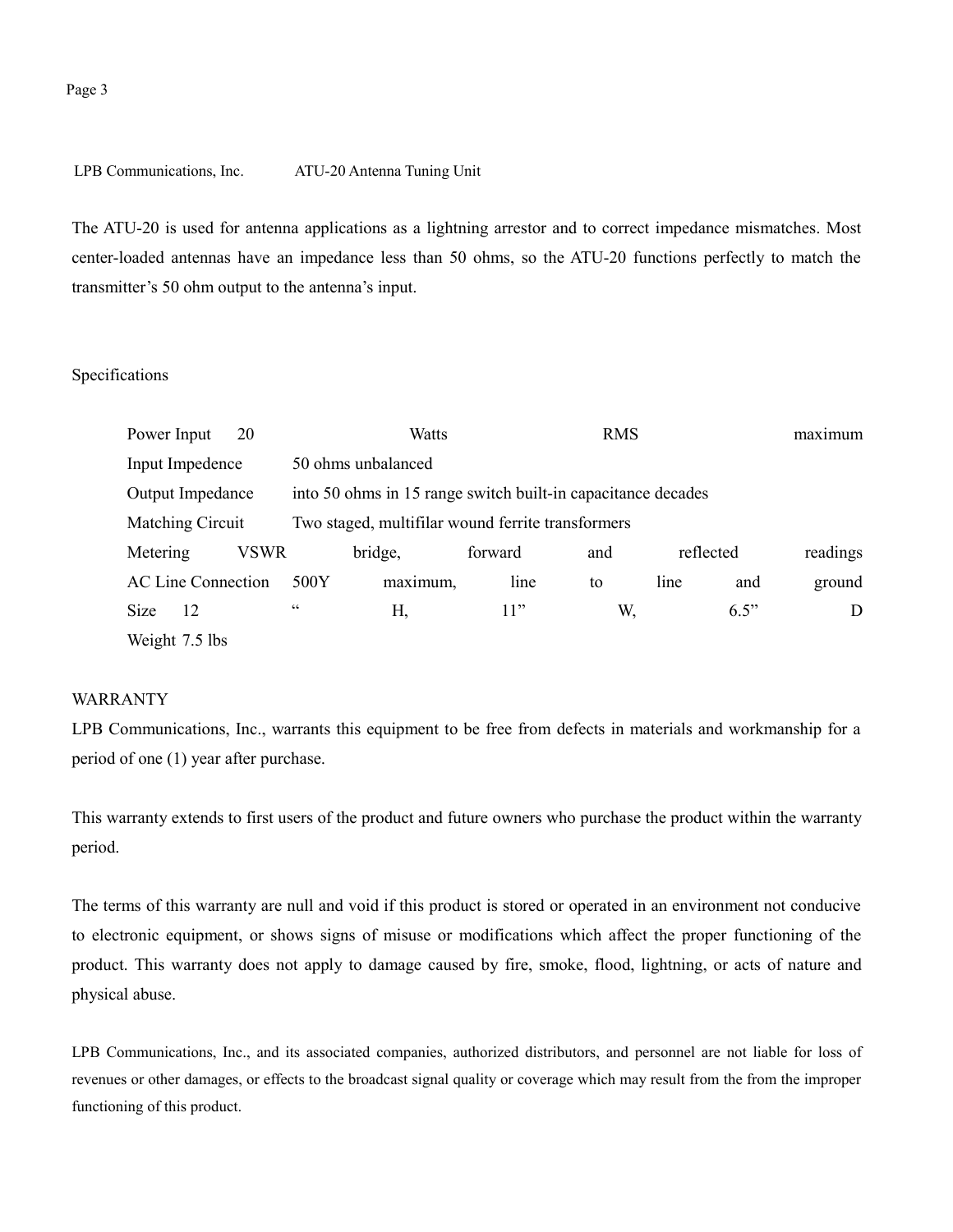Page 4

Repair Policy

Technical assistance is available at anytime, at no charge, by phone or correspondence.

During the warranty period, there will be no charge for parts or service made to units which show no sign of misuse by customer or lightning caused damage. The customer is responsible for the cost of shipping their unit back to LPB Communications for repair.

During the warranty period, shipment of small parts and assemblies will be made at no charge to the user. Emergency, next day shipments of replacement parts and circuits will also be made at no charge at the user's request. Chargeable services will be made COD or on Net-30 day terms to users with established accounts.

During the warranty period, users must return defective parts upon request to receive no-charge warranty services. Return shipping expenses are the responsibility of the user.

Return Instructions

Contact LPB Communications at + 1 -856-365-8585 for a return authorization number. Pack all items carefully and ship prepaid, via UPS insured, to:

LPB Communications, Inc. Attn: R.A.#\_\_\_\_\_\_ 311 Spruce Street Camden, NJ 08103

Enclose a note which includes your name, company, phone number, the serial number, return address (no box numbers), and a complete description of the problem.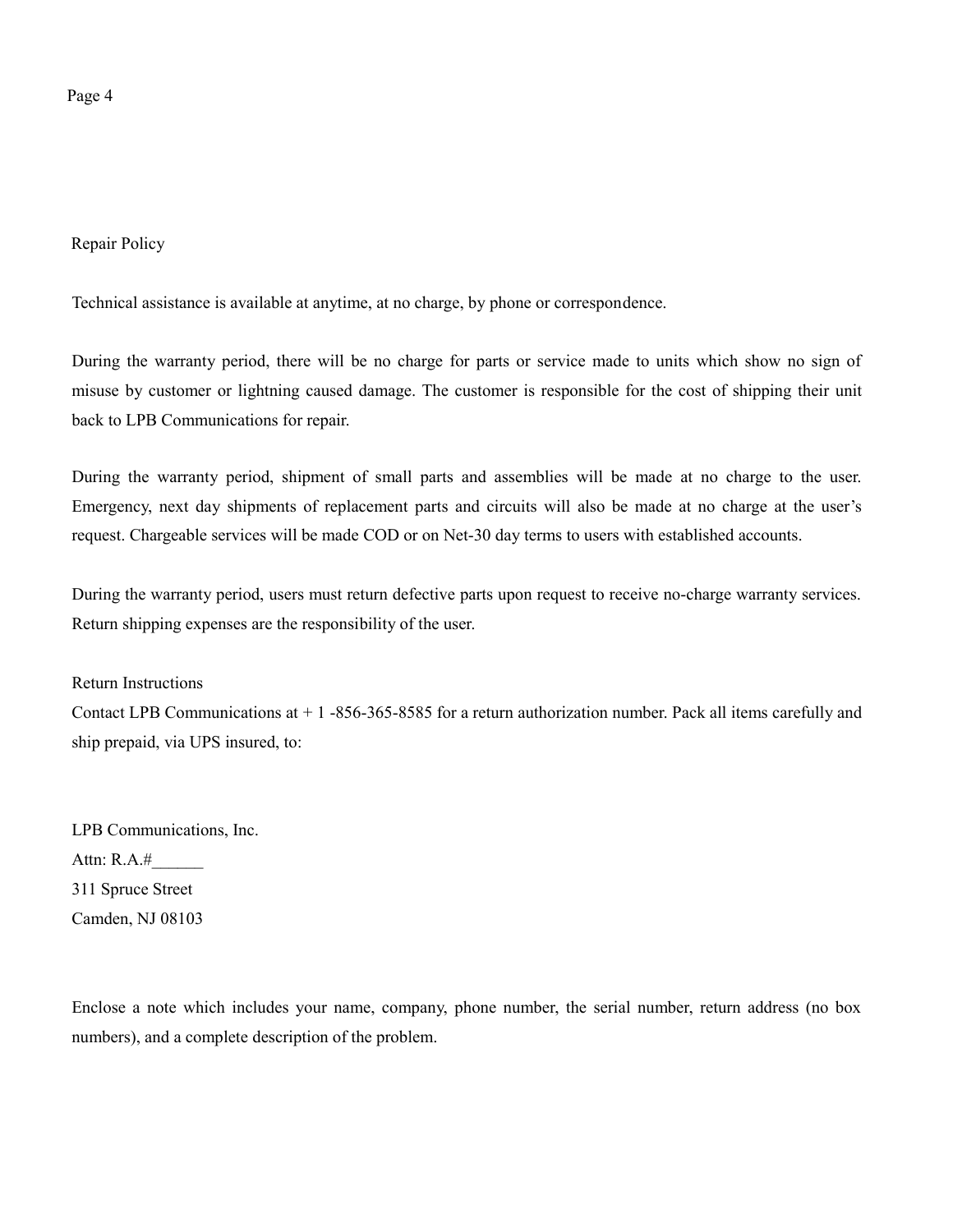

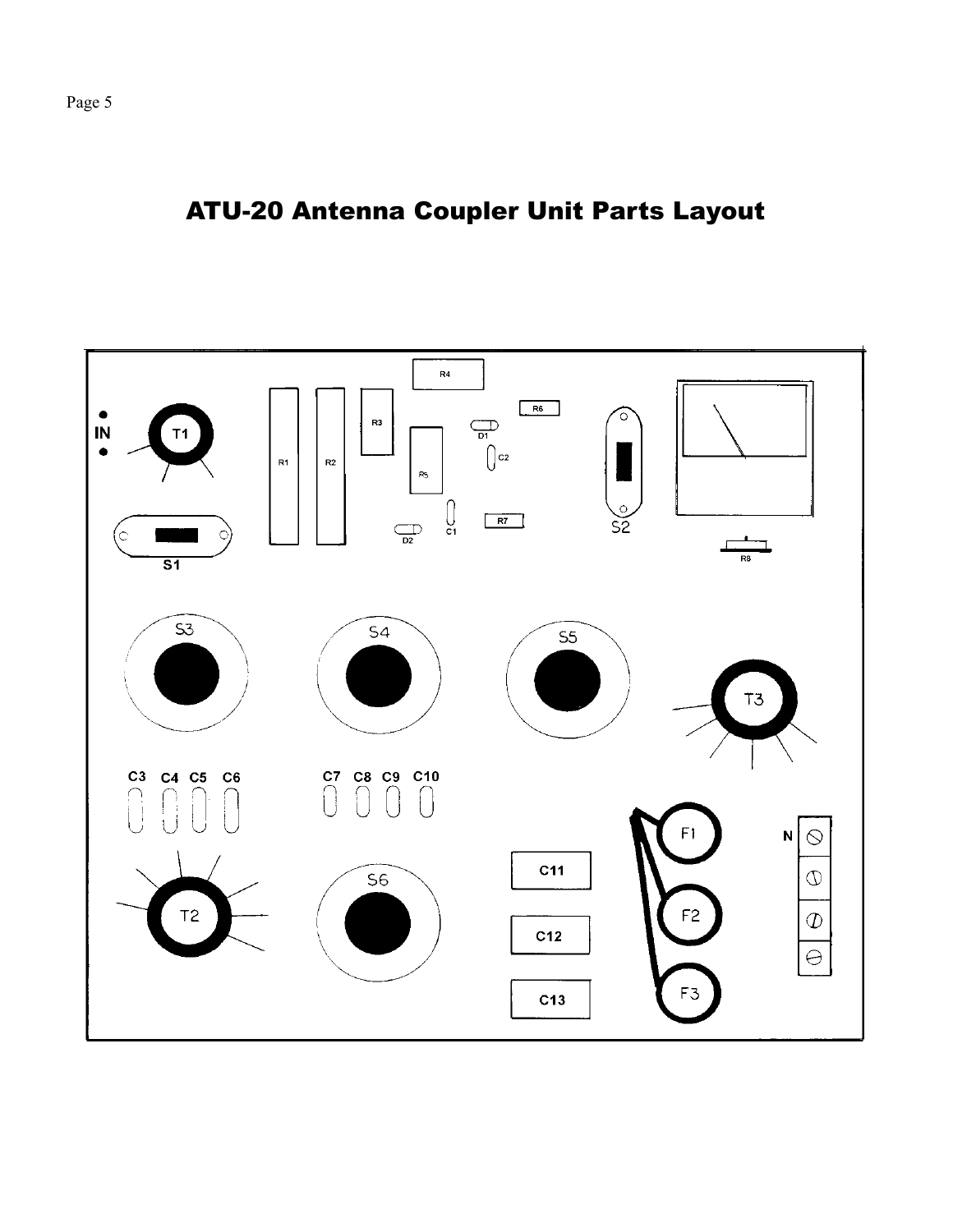Page 6

### ATU-20 Antenna Coupler Unit Top View